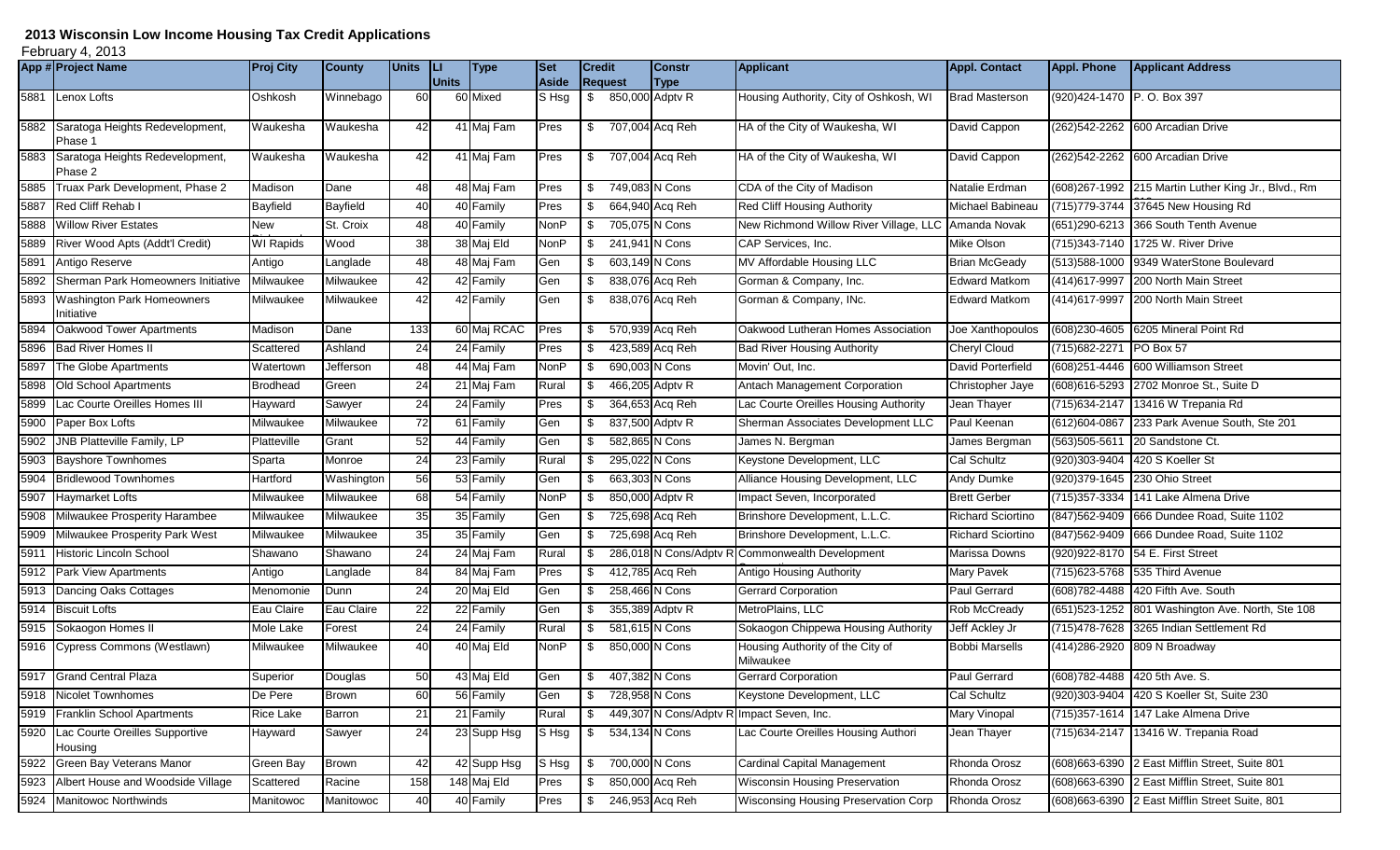| 5927 | <b>Heron Landing Townhomes</b>                 | Watertown         | Washington  | 48        |             | 45 Family           | Gen         | -S   | 576,298 N Cons  | Alliance Housing Development, LLC     | Andy Dumke            |                          | (920) 379-1645 230 Ohio Street               |
|------|------------------------------------------------|-------------------|-------------|-----------|-------------|---------------------|-------------|------|-----------------|---------------------------------------|-----------------------|--------------------------|----------------------------------------------|
|      | 5928 Pioneer Ridge                             | WI Dells          | Sauk        | <b>72</b> |             | 71 Family           | Gen         | \$   | 800,000 N Cons  | Silverstone Partners, Inc.            | <b>Tom Sather</b>     | (608)824-2291            | 7447 University Avenue, Suite 210            |
| 5929 | Oasis @ Milwaukee                              | Milwaukee         | Milwaukee   | 60        |             | 60 Mixed            | S Hsg       |      | 850,000 N Cons  | Integral Development LLC              | Daryl Jones           |                          | (404) 224-1883 60 Piedmont Avenue NE         |
| 5930 | Pebble Ridge                                   | Antigo            | Langlade    | 50        |             | 50 Family           | <b>NonP</b> | -S   | 597,514 N Cons  | Lutheran Social Services of WI & UP   | Ron Hauser            | (414)304-6900            | 647 W Virginia St. Suite 200                 |
| 5931 | <b>Vine Street Lofts</b>                       | Reedsburg         | Sauk        | 24        |             | 24 Family           | Rural       | \$   | 407,675 N Cons  | Silverstone Partners, Inc.            | Tom Sather            | $\sqrt{(608)824 - 2291}$ | 7447 Universtiy Avenue, Suite 210            |
| 5932 | Ingram Place Apartments                        | Milwaukee         | Milwaukee   | 53        |             | 45 Family           | <b>NonP</b> | \$   | 594,407 N Cons  | Institutional Housing, Inc.           | Dennis Klein          | (414) 383-6100           | 4425 W. Mitchell Street                      |
| 5933 | Appleton Heights Townhomes                     | Milwaukee         | Milwaukee   | 18        |             | 15 Family           | Gen         | \$   | 224,594 N Cons  | <b>Vangard Group</b>                  | Kalan Haywood         |                          | (414)461-1568 710 N. Plankinton Avenue       |
| 5934 | <b>Glendale Heights Townhomes</b>              | Milwaukee         | Milwaukee   | 18        |             | 15 Family           | Gen         |      | 239,036 N Cons  | Vangard Group                         | Kalan Haywood         |                          | (414) 461-1568 710 N. Plankinton Avenue      |
|      | 5935 700 Lofts                                 | Milwaukee         | Milwaukee   | 49        |             | 41 Family           | Gen         | \$   | 469,150 Adpty R | <b>Bear Development</b>               | S.R. Mills            |                          | (262)842-0452 4011 80th Street               |
| 5936 | <b>Fox Crossing Apartments</b>                 | Burlington        | Racine      | 24        |             | 21 Family           | Rural       |      | 407,005 N Cons  | <b>Bear Development</b>               | S.R. Mills            |                          | (262)842-0452 4011 80th Street               |
| 5937 | Residences at Library Park                     | Kenosha           | Kenosha     | 46        |             | 38 Family           | Gen         | \$.  | 514,425 Adpty R | Legacy Property Management Services   | <b>David Nankin</b>   | (847) 432-9700           | 1694 1st Street                              |
| 5938 | Eagle Harbor Apartments                        | Madison           | Dane        | 36        |             | 30 Maj Fam          | <b>NonP</b> | -S   | 376,958 N Cons  | Care Net Pregnancy Center of Dane C   | Liz Osborn            |                          | (608) 259-1606 1350 Macarthur Rd             |
| 5939 | Jefferson Street Apartments                    | Ripon             | Fond du Lac | 24        |             | 23 Mai Fam          | Rural       | \$   | 274,955 N Cons  | Commonwealth Development              | Marissa Downs         |                          | (920) 922-8170 54 E. First Street            |
| 5940 | <b>Meadow Ridge Apartments</b>                 | Waukesha          | Waukesha    | 70        |             | 61 Maj Fam          | Gen         | \$   | 760,087 N Cons  | MSP Real Estate and Development, Inc. | Jacob Klein           |                          | (952)351-4544 7201 Walker Street Suite #20   |
| 5941 | <b>Beaver Creek Apartments</b>                 | <b>Brown Deer</b> | Milwaukee   | 44        |             | 37 Maj Fam          | Gen         |      | 425,292 N Cons  | <b>General Capital Group</b>          | Steven Schnoll        |                          | (414) 228-3503 6938 N Santa Monica Blvd      |
|      | 5942 Bradley Crossing II                       | <b>Brown Deer</b> | Milwaukee   | 54        |             | 54 Maj SupHsg S Hsg |             |      | 590,220 N Cons  | <b>General Capital Group</b>          | Steven Schnoll        |                          | (414) 228-3503 6938 N Santa Monica Blvd      |
|      | 5943 Bridgeway Cove                            | Kaukauna          | Outagamie   | 41        |             | 34 Elderly          | <b>NonP</b> | - \$ | 430,339 N Cons  | Midwest Affordable Housing Corp       | <b>Philip Schultz</b> | (414) 588-2221           | 1560 East Blackthorne Place                  |
| 5944 | Saxony Manor                                   | Kenosha           | Kenosha     | 224       |             | 224 Elderly         | Pres        | -S   | 850,000 Acq Reh | Horizon Development Group, Inc.       | John Faust            | (608)354-0900            | 5201 East Terrace Drive, Suite 300           |
|      | 5945 Mukwonago Homes                           | Mukwonago         | Waukesha    | 24        |             | 23 Family           | Rural       | \$   | 534,701 N Cons  | Impact Seven, Incorporated            | <b>Brett Gerber</b>   |                          | (715) 357-3334 147 Lake Almena Drive         |
|      | 5946 Grand Avenue Club Housing                 | Milwaukee         | Milwaukee   | 23        |             | 23 Maj SupHsg       | $S$ Hsg     |      | 325,591 N Cons  | J. Jeffers & Co.                      | Joshua Jeffers        |                          | (414)807-4869 207 E. Michigan St., Suite 500 |
| 5947 | <b>Bradley Heights</b>                         | Milwaukee         | Milwaukee   | 33        |             | 33 Family           | Gen         | \$   | 580,428 N Cons  | Star Group, LLC                       | Jeffrey Christenser   | (262)369-3998            | PO Box 180138                                |
|      | 5948 Oregon Street Lofts                       | Sturgeon Bay Door |             | 42        |             | 42 Family           | <b>NonP</b> |      | 573,038 N Cons  | CommonBond Communities                | Ellen Higgins         |                          | (651) 310-9265 328 Kellogg Blvd West         |
|      | 5949 Community for Returning Women<br>Soldiers | Milwaukee         | Milwaukee   | 26        |             | 26 Mixed            | S Hsg       | - \$ | 422,194 N Cons  | CommonBond Communities                | Ellen Higgins         |                          | (651)310-9265 328 Kellogg Blvd West          |
|      | 5950 Eagle Hills Townhomes                     | Cashton           | Monroe      | 24        |             | 24 Family           | Rural       | \$   | 261,310 N Cons  | CommonBond Communities                | Ellen Higgins         |                          | (651)310-9265 328 Kellogg Blvd West          |
| 59   |                                                |                   |             |           | 2,785 2,564 |                     |             |      | \$32,846,047    |                                       |                       |                          |                                              |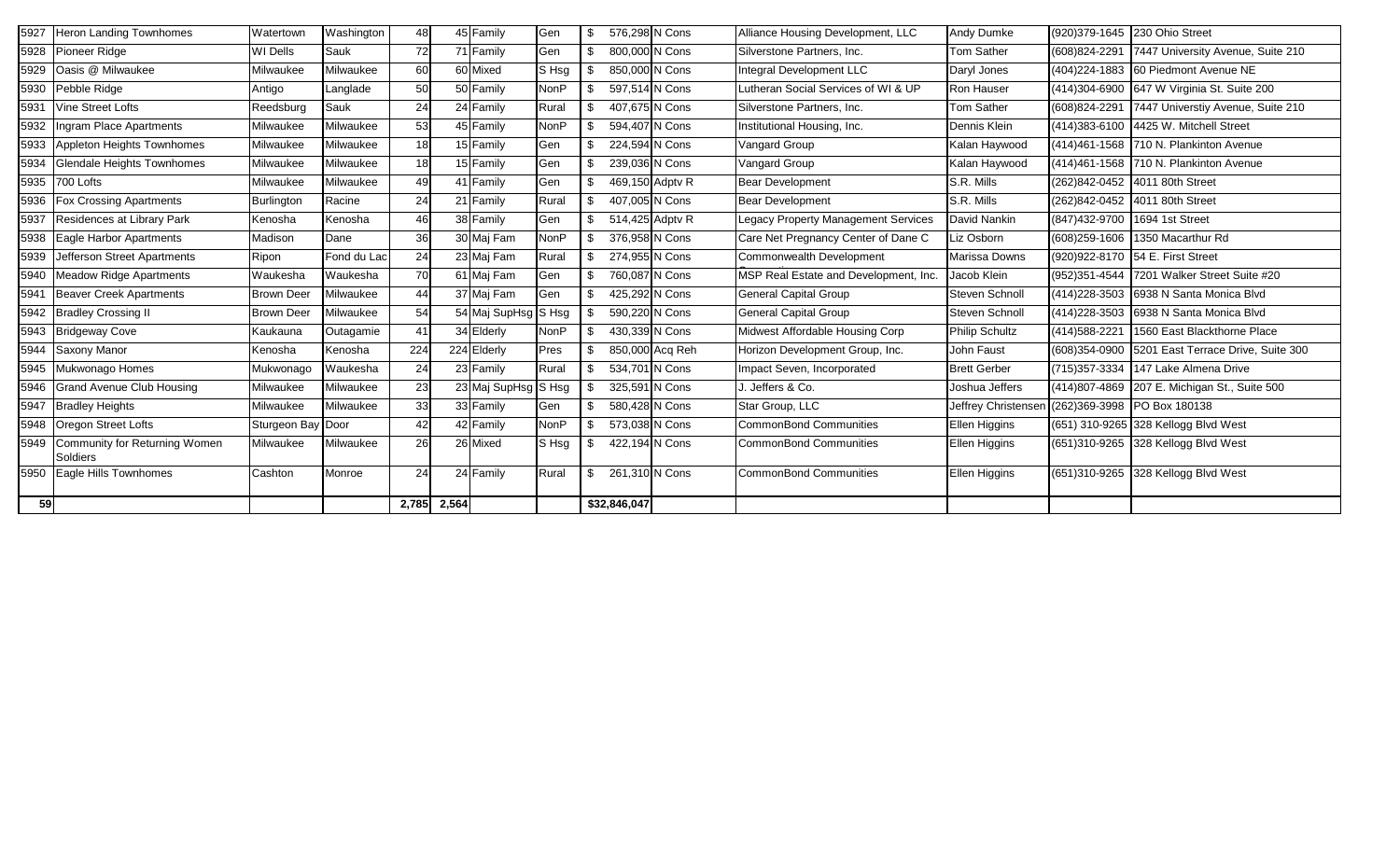| <b>City</b>          | $\overline{\textsf{s} \texttt{\textsf{T}}}$ |
|----------------------|---------------------------------------------|
| Oshkosh              | $\overline{\mathsf{w}}$ l                   |
| Waukesha             | WI                                          |
| Waukesha             | WI                                          |
| Madison              | WI                                          |
| Bayfield             | WI                                          |
| Waite Park           | <b>MN</b>                                   |
| <b>Stevens Point</b> | WI                                          |
| Cincinnati           | OH                                          |
| Oregon               | WI                                          |
| Oregon               | $\overline{\mathsf{W}}$                     |
| Madison              | WI                                          |
| Odanah               | WI                                          |
| Madison              | WI                                          |
| Madison              | WI                                          |
| Hayward              | WI                                          |
| Minneapolis          | <b>MN</b>                                   |
| Leclaire             | IA                                          |
| Oshkosh              | WI                                          |
| Oshkosh              | WI                                          |
| Almena               | WI                                          |
| Northbrook           | $\overline{\mathsf{IL}}$                    |
| Northbrook           | ίĹ                                          |
| Fond du Lac          | WI                                          |
| Antigo               | WI                                          |
| La Crosse            | WI                                          |
| Minneapolis          | <b>MN</b>                                   |
| Crandon              | WI                                          |
| Milwaukee            | WI                                          |
| La Crosse            | WI                                          |
| Oshkosh              | WI                                          |
| Almena               | WI                                          |
| Hayward              | $\overline{\mathsf{W}}$ l                   |
| Madison              | WI                                          |
| Madison              | WI                                          |
| Madison              | WI                                          |